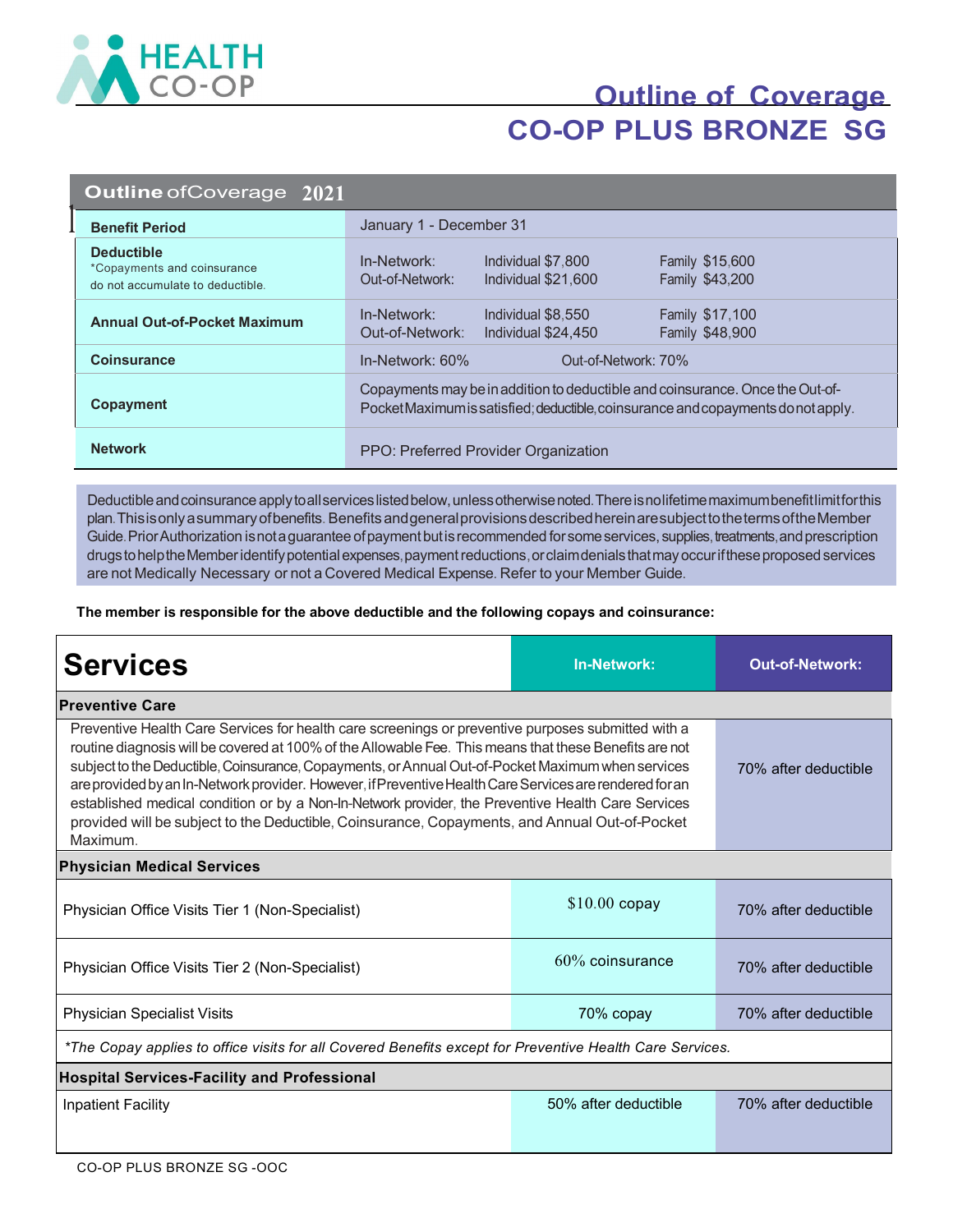

| <b>Outpatient Facility</b><br>60% after deductible<br><b>Urgent Care Services</b><br>Doctor on Demand<br>Not Available<br>\$20.00 copay<br>70% coinsurance<br>Urgent care services at Clinic<br><b>Emergency Room Services</b><br>Emergency room visits<br>70% after deductible<br><b>Prescription Drugs Benefit</b><br><b>Retail Pharmacy Benefit (30-day supply)</b><br>\$15.00 copay after deductible<br>Preferred Generic Drugs (Tier 1)<br>\$125.00 copay after<br>Non-Preferred Generic & Preferred Brand Drugs (Tier 2)<br>deductible<br>\$160.00 copay after<br>Non-Preferred Brand Drugs (Tier 3)<br>deductible<br>\$185.00 copay after<br>Specialty Drugs (Tier 4) | <b>Services</b> | <b>In-Network:</b> | <b>Out-of-Network:</b> |  |
|------------------------------------------------------------------------------------------------------------------------------------------------------------------------------------------------------------------------------------------------------------------------------------------------------------------------------------------------------------------------------------------------------------------------------------------------------------------------------------------------------------------------------------------------------------------------------------------------------------------------------------------------------------------------------|-----------------|--------------------|------------------------|--|
|                                                                                                                                                                                                                                                                                                                                                                                                                                                                                                                                                                                                                                                                              |                 |                    | 70% after deductible   |  |
|                                                                                                                                                                                                                                                                                                                                                                                                                                                                                                                                                                                                                                                                              |                 |                    |                        |  |
|                                                                                                                                                                                                                                                                                                                                                                                                                                                                                                                                                                                                                                                                              |                 |                    |                        |  |
|                                                                                                                                                                                                                                                                                                                                                                                                                                                                                                                                                                                                                                                                              |                 |                    | 70% after deductible   |  |
|                                                                                                                                                                                                                                                                                                                                                                                                                                                                                                                                                                                                                                                                              |                 |                    |                        |  |
|                                                                                                                                                                                                                                                                                                                                                                                                                                                                                                                                                                                                                                                                              |                 |                    | 70% after deductible   |  |
|                                                                                                                                                                                                                                                                                                                                                                                                                                                                                                                                                                                                                                                                              |                 |                    |                        |  |
|                                                                                                                                                                                                                                                                                                                                                                                                                                                                                                                                                                                                                                                                              |                 |                    |                        |  |
|                                                                                                                                                                                                                                                                                                                                                                                                                                                                                                                                                                                                                                                                              |                 |                    | 70% after deductible   |  |
|                                                                                                                                                                                                                                                                                                                                                                                                                                                                                                                                                                                                                                                                              |                 |                    | 70% after deductible   |  |
|                                                                                                                                                                                                                                                                                                                                                                                                                                                                                                                                                                                                                                                                              |                 |                    | 70% after deductible   |  |
|                                                                                                                                                                                                                                                                                                                                                                                                                                                                                                                                                                                                                                                                              |                 | deductible         | 70% after deductible   |  |
| If you choose a higher Tier drug when a lower Tier drug is available, you must pay an ancillary charge in addition to the<br>deductible and/or coinsurance, as applicable.                                                                                                                                                                                                                                                                                                                                                                                                                                                                                                   |                 |                    |                        |  |
| Mail Order Maintenance (90-day supply)                                                                                                                                                                                                                                                                                                                                                                                                                                                                                                                                                                                                                                       |                 |                    |                        |  |

| Preferred Generic Drugs (Tier 1)                       | \$30.00 copay after deductible     | 70% after deductible |
|--------------------------------------------------------|------------------------------------|----------------------|
| Non-Preferred Generic & Preferred Brand Drugs (Tier 2) | \$250.00 copay after<br>deductible | 70% after deductible |
| Non-Preferred Brand Drugs (Tier 3)                     | \$320.00 copay after<br>deductible | 70% after deductible |
| Specialty Drugs (Tier 4)<br>(31 Day Supply Only)       | \$370.00 copay after<br>deductible | Not Available        |

If you choose a higher Tier drug when a lower Tier drug is available, you must pay an ancillary charge in addition to the deductible and/or coinsurance, as applicable.

| <b>Mental Health/Chemical Dependency Services</b>                                                                                                                |                      |                      |
|------------------------------------------------------------------------------------------------------------------------------------------------------------------|----------------------|----------------------|
| Inpatient/other Outpatient Facility Services                                                                                                                     | 60% after deductible | 70% after deductible |
| Office Visit Tier 1                                                                                                                                              | $$10.00$ copay       | 70% after deductible |
| Office Visits Tier 2                                                                                                                                             | 60% coinsurance      | 70% after deductible |
| <b>Other Covered Services</b> (This is not a complete list. Check your policy or plan document for other covered services<br>and your costs for these services.) |                      |                      |
| Centers of Excellence (When approved by MOUNTAIN                                                                                                                 | 60% coinsurance      | Not available        |

**HEALTH CO-OP) CONSULTER CO-OP CONSULTER CO-OP Not available HEALTH CO-OP** Chiropractic *Care-Maximum Number of Office Visits per Calendar*  70% coinsurance 70% after deductible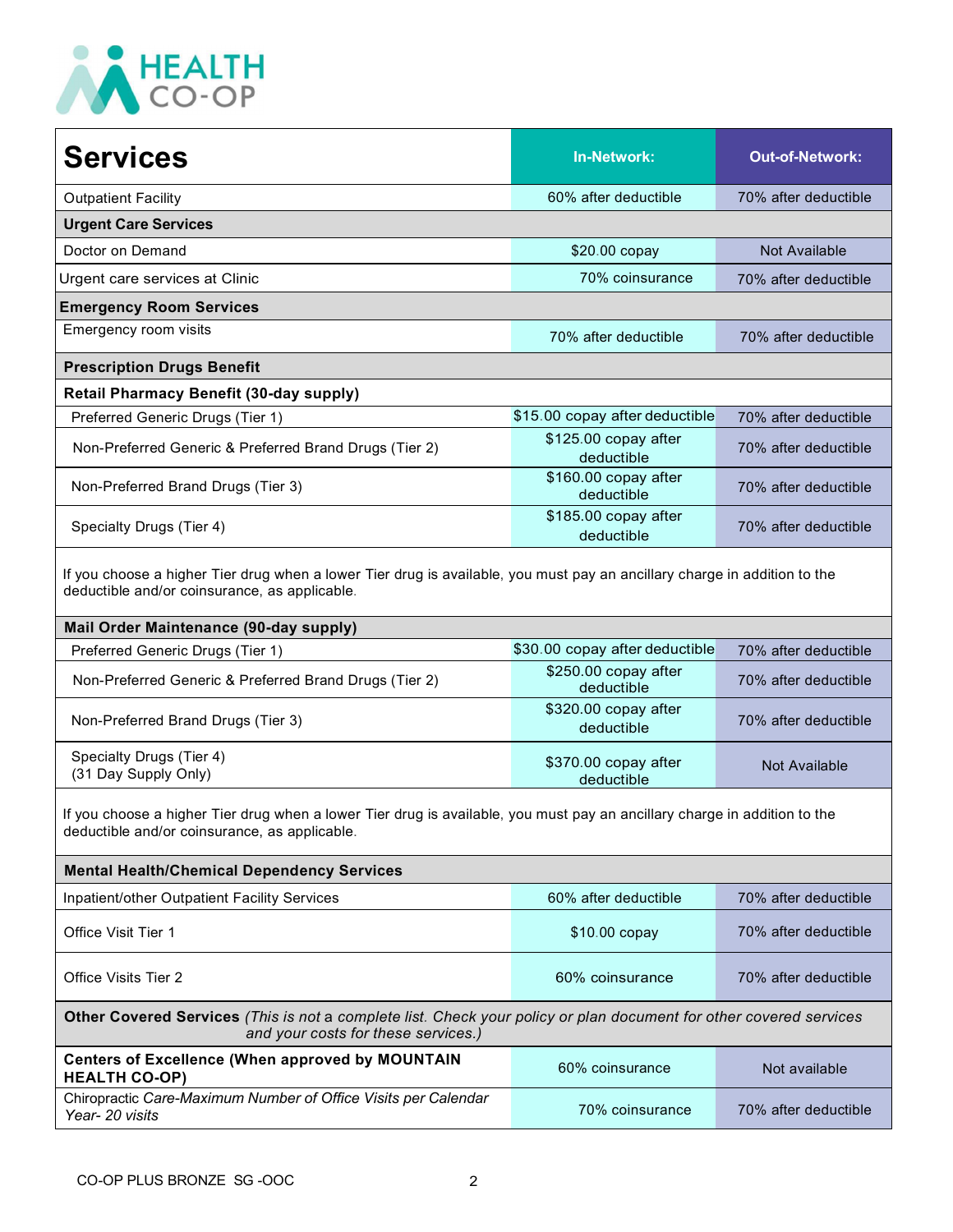

| <b>Services</b>                                                                                                                      | <b>In-Network:</b>                                                            | Out-of-Network:      |
|--------------------------------------------------------------------------------------------------------------------------------------|-------------------------------------------------------------------------------|----------------------|
| <b>Convalescent Home Services</b><br>Maximum Number of Days per Calendar Year-60 days                                                | 60% after deductible                                                          | 70% after deductible |
| Durable Medical Equipment<br>Rental (up to the purchase price), Purchase and Repair and<br>Replacement of Durable Medical Equipment. | 60% after deductible                                                          | 70% after deductible |
| <b>Laboratory Services</b>                                                                                                           | 70% after deductible                                                          | 70% after deductible |
| <b>Transplant Services</b>                                                                                                           | 60% after deductible                                                          | 70% after deductible |
| Dental Exam, Cleaning, Fluoride                                                                                                      | \$100 reimbursement to apply to exam, cleaning and<br>fluoride once per year. |                      |
| Vision Exam                                                                                                                          | \$60 reimbursement to apply to one routine exam per year.                     |                      |

This is a brief summary of benefits. Refer to your complete policy document for additional information or a further explanation of benefits, limitations, and exclusions.

**Rating Factors and Trend:** The following factors are used in setting rates: regional information and assumptions regarding our expected population, the projected claims, income, and enrollment for the next 12-month rating period, projected expenses for the plan of the next rating period, and/or age of the application or subscriber, industry, and risk characteristics. The trend of premium increases on average during the preceding year is: 2015: 2.4%; 2016: 22.90%; 2017: 29%; 2018: 4.5%; 2019: 11%; 2020: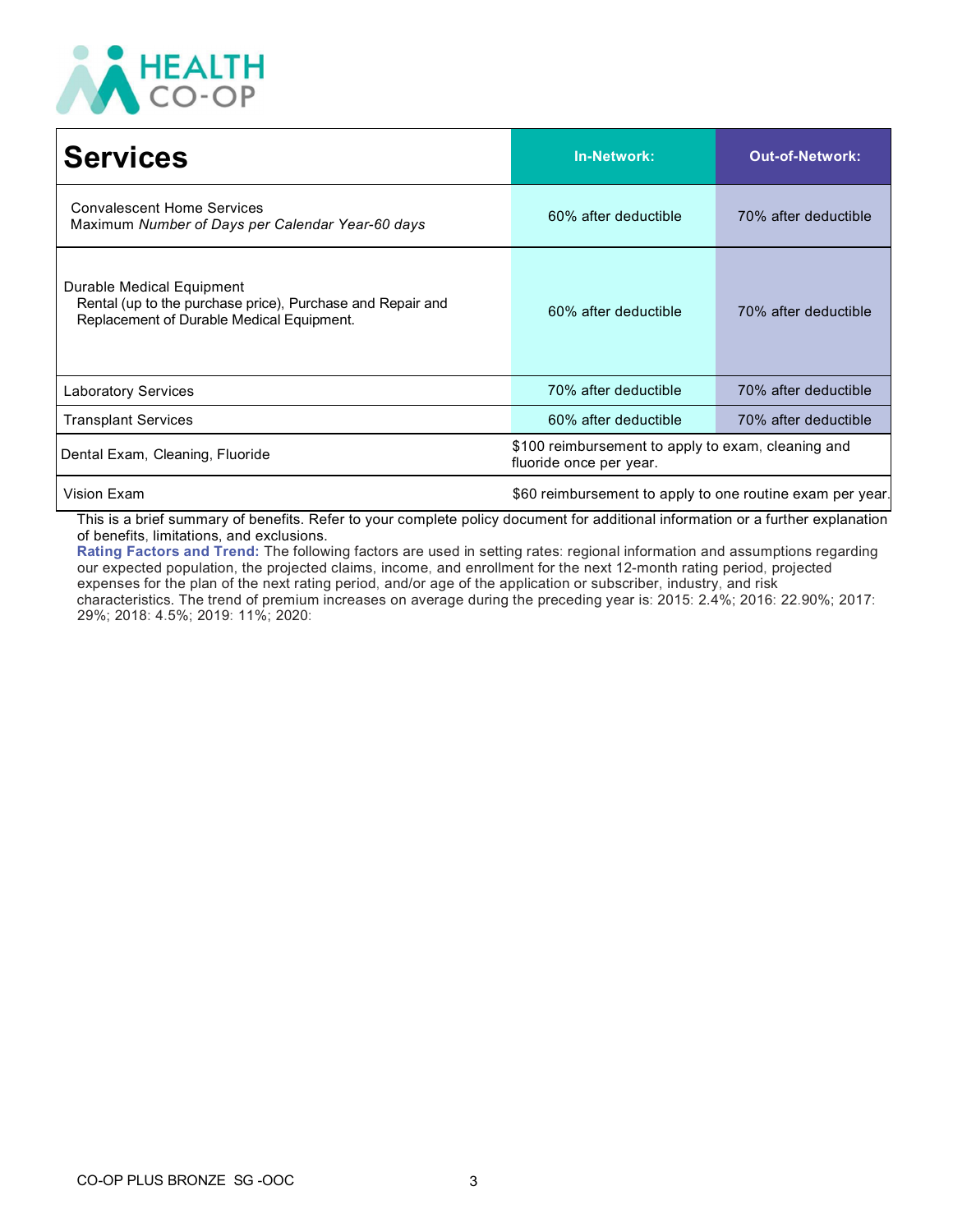#### **What is the annual deductible?**

Your plan's deductible is the fixed dollar amount of Covered Medical Expenses that you must incur for certain Covered Benefits before MOUNTAIN HEALTH CO-OP begins paying benefits for them. The Deductible must be satisfied each Calendar Year by each Covered Person, except as provided under*"Family Deductible Limit"* provision. The Deductible is shown in the Schedule of Benefits. Only the Allowable Fee for Covered Medical Expenses is applied to the Deductible. The following do not apply towards satisfaction of the Deductible: (1) services, treatments or supplies that are not covered under this Policy; and (2) amounts billed by Out-of-Network Providers, which include the Out-of-Network Provider Differential.

#### **What is the annual out-of-pocket maximum?**

The Annual Out-of-Pocket Maximum is the maximum amount that the Covered Person must pay every Calendar Year for Covered Medical Expenses incurred for Covered Benefits. The Annual Out-of-Pocket Maximum is shown in the Schedule of Benefits. It applies to all Covered Benefits except the *Preventive Health Care Services Benefit .*

The Annual Out-of-Pocket Maximum includes the following:

- 1. Calendar Year Deductible;
- 2. Copayments ; and
- 3. Coinsurance.

When the Annual Out-of-Pocket Maximum is satisfied in the Calendar Year , we will then pay 100% of Covered Medical Expenses incurred for Covered Benefits for the remainder of that Calendar Year . The Annual Out-of-Pocket Maximum must be satisfied each Calendar Year.

The exception to this is in regard to out-of-network charges. The amount the plan pays for covered services is based on the allowed amount. **If an out-of-network provider charges more than the allowed amount, you may have to pay the difference.** For example, if an out-of-network hospital charges \$1,500 for an overnight stay and the allowed amount is \$1,000, you may have to pay the \$500 difference which does not apply to the deductible, coinsurance, or Out of Pocket Maximum. (This is called balance billing.)

#### **Payments to providers**

Payment to providers is based on the prevailing or contracted Mountain Health CO-OP fee allowance for covered services. Although In-Network Providers accept the fee allowance as payment in full, You will pay the most if you use an out-ofnetwork provider, and you might receive a bill from a provider for the difference between the provider's charge and what your plan pays (balance billing). Be aware, your network provider might use an out-of-network provider for some services (such as lab work). Check with your provider before you get services.

### **Preauthorization**

Coverage of certain medical services and surgical procedures requires a benefit determination by Mountain Health CO-OP before the services are performed. This process is called 'preauthorization'. Preauthorization is necessary to determine if certain services and supplies are covered under this plan, and if you meet the plan's eligibility requirements. You 'll find the most current preauthorization list in your complete policy document.

#### **The Patient's right to know the costs of medical procedures.**

The insured, or the insured's agent, may request an estimate of the member's portion of provider charges for any service or course of treatment that exceeds \$500. Mountain Health CO-OP shall make a good faith effort to provide accurate information based on cost estimates and procedure codes obtained by the insured from the insured's health care provider. The estimate may be provided in writing or electronically. It is not a binding contract between Mountain Health CO-OP and the member, and is not a guarantee that the estimated amount will be the charged amount, or that it will include charges for unforeseen conditions. Contact Customer Service at 1-855-447-2900 to request an estimate.

**[Estimated Monthly Premium Rates:** Individual - [\$ 398.34] Family Coverage - [\$1,210.66]]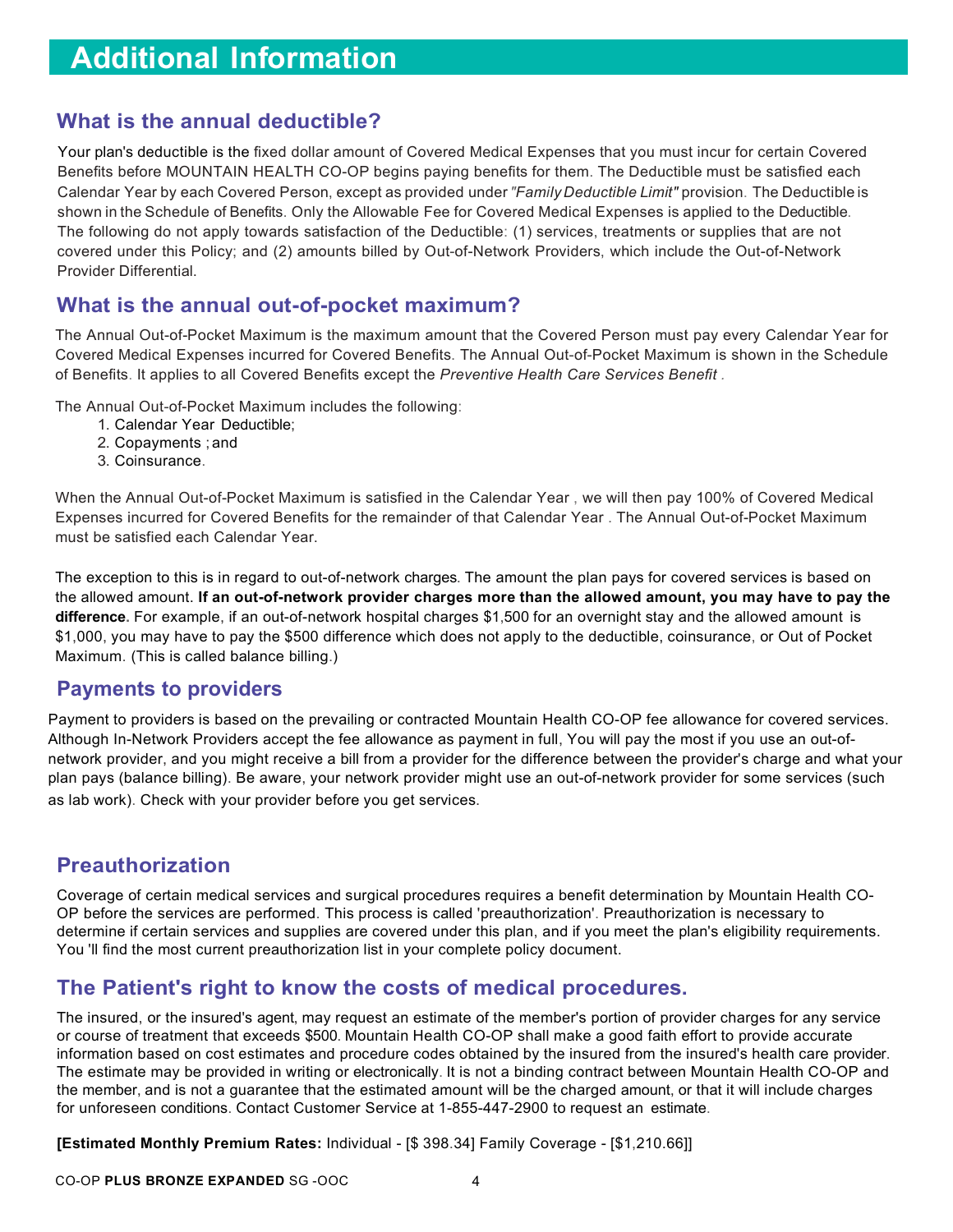## **Provider Networks**

Organization (PPO) (In-Network) -An innovative health care partnership developed by MOUNTAIN HEALTH CO-OP and our Preferred Hospital Providers to offer health care services to Members at lower premiums. This network is composed of hospitals or surgery centers across the state that accept lower payments for each hospital or surgery center service or inpatient stay.

Participating Providers accept the MOUNTAIN HEALTH CO-OP allowable fee, in addition to the deductible, coinsurance and copayment, as payment in full for covered services. These providers will submit claims for you, and MOUNTAIN HEALTH CO-OP will pay the participating provider directly. There is no billing to you over your deductible, coinsurance and copayment.

Nonparticipating Provider (Out-of-Network) - Nonparticipating Providers have not contracted with MOUNTAIN HEALTH CO-OP to provide services at negotiated rates, and your out of pocket expenses can be significantly higher. Nonparticipating providers are under no obligation to submit claims for you. You may receive payment for claims received from a nonparticipating provider.

If a Primary Care Provider (PCP), Primary Care Provider Specialist (PCPS), Common Specialty Care Provider (CSCP) or a Less Common Sub-Specialty Care Provider (LCSP) is not located within 60 miles, the member can go outside of the 60 miles to a network Provider (an authorization may be required.) MOUNTAIN HEALTH CO-OP will pay as participating and the member may be balanced billed. If the member sees a provider outside of that 60 miles and the provider is not in network the benefits will go towards the out-of-network deductible and out-of-pocket maximum.

Out-of-network emergency room services to treat an emergency medical condition are reimbursed as if obtained innetwork, if an in-network emergency room cannot be reasonably reached. An emergency medical condition means a medical condition manifesting itself by acute symptoms of sufficient severity (including severe pain) so that a prudent layperson, who possesses an average knowledge of health and medicine, could reasonably expect the absence of immediate medical attention to result in a condition that places the health of the individual in serious jeopardy, would result in serious impairment to bodily functions, or serious dysfunction of any bodily organ or part; or with respect to a pregnant woman having contractions, that there is inadequate time to safely transfer the woman to another hospital for delivery or that a transfer may pose a threat to the health or safety of the woman or the fetus.

Finding Participating Providers- To locate Participating Providers and PPO hospitals and surgery centers in Montana check our on-line provider directory at https:/[/www.mhc.coop/find-a-provider](http://www.mhc.coop/find-a-provider) or contact Customer Service at 1-855-447-2900. Be sure to have your health plan identification number available when you call.